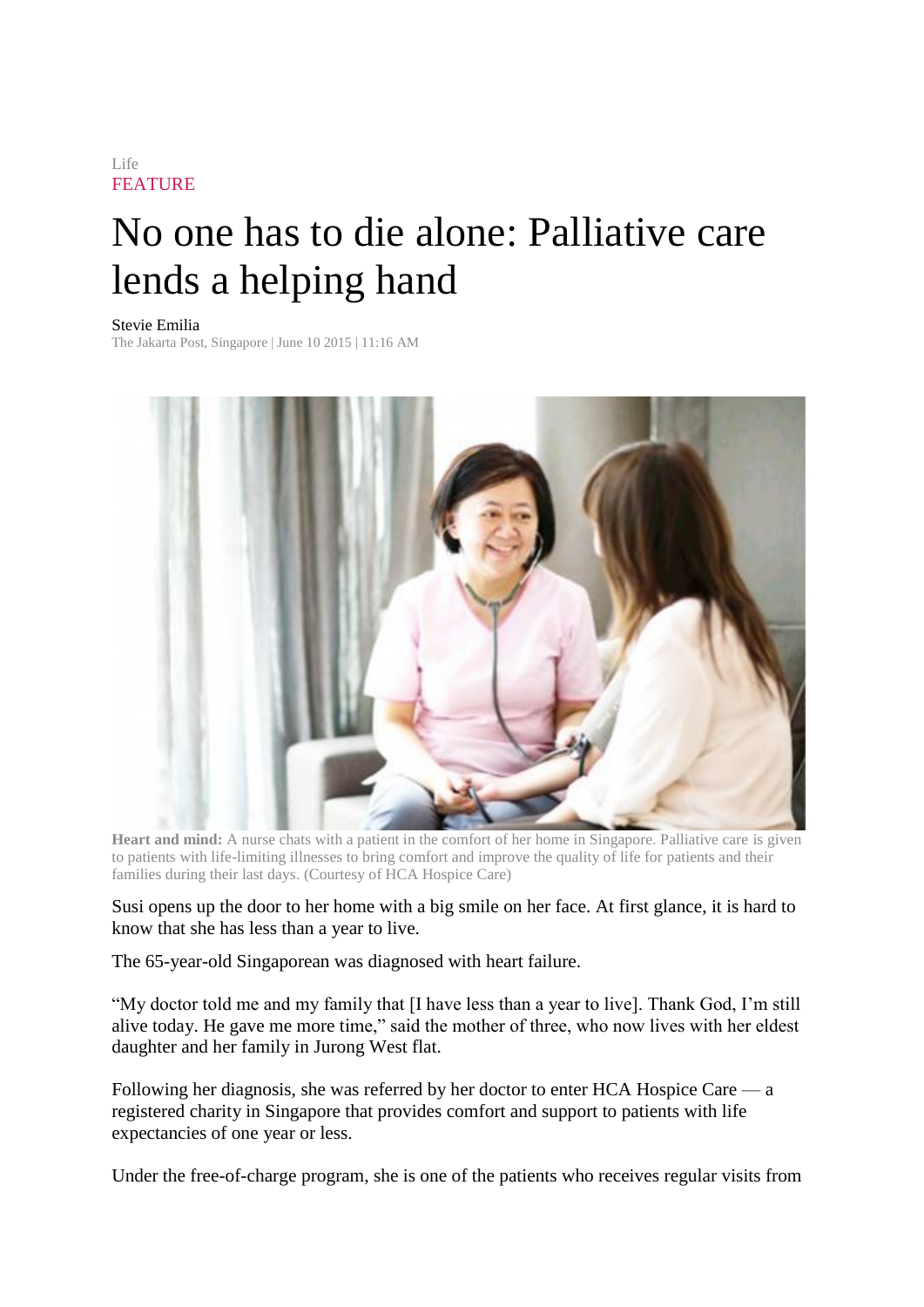the hospice care's multi-disciplinary team, which includes doctors, nurses, social workers, counselors and trained volunteers, in her own home, depending on her needs.

The services are provided to all terminally ill patients in need — regardless of their religions, ethnicities, income levels and nationalities.

That day, she welcomed nurse Kahvidah Nathan, who, without hesitation, gave the woman she called auntie Susi a hug and soon, like two friends, they were chatting in the living room.

Auntie Susi revealed how the swelling on her leg was getting better and she did not suffer much pain anymore. She did, however, experience mild pain in her stomach, just under her chest area, but it came and went.

"But I watch my diet," Susi said, explaining the swelling was likely caused by her high uric acid.

The nurse then asked more about her eating habits and other daily routines before checking her medication. Nathan later opened up her suitcase and took auntie Susi into another room for physical examination.

"She's more than just a best friend to me," Susi said after the examination, referring to nurse Nathan. "She's more like a daughter, a family [member]. I call and she will come."

When the patients are being referred by their doctors to enter hospice care it means they have a limited life expectancy — one year or less.

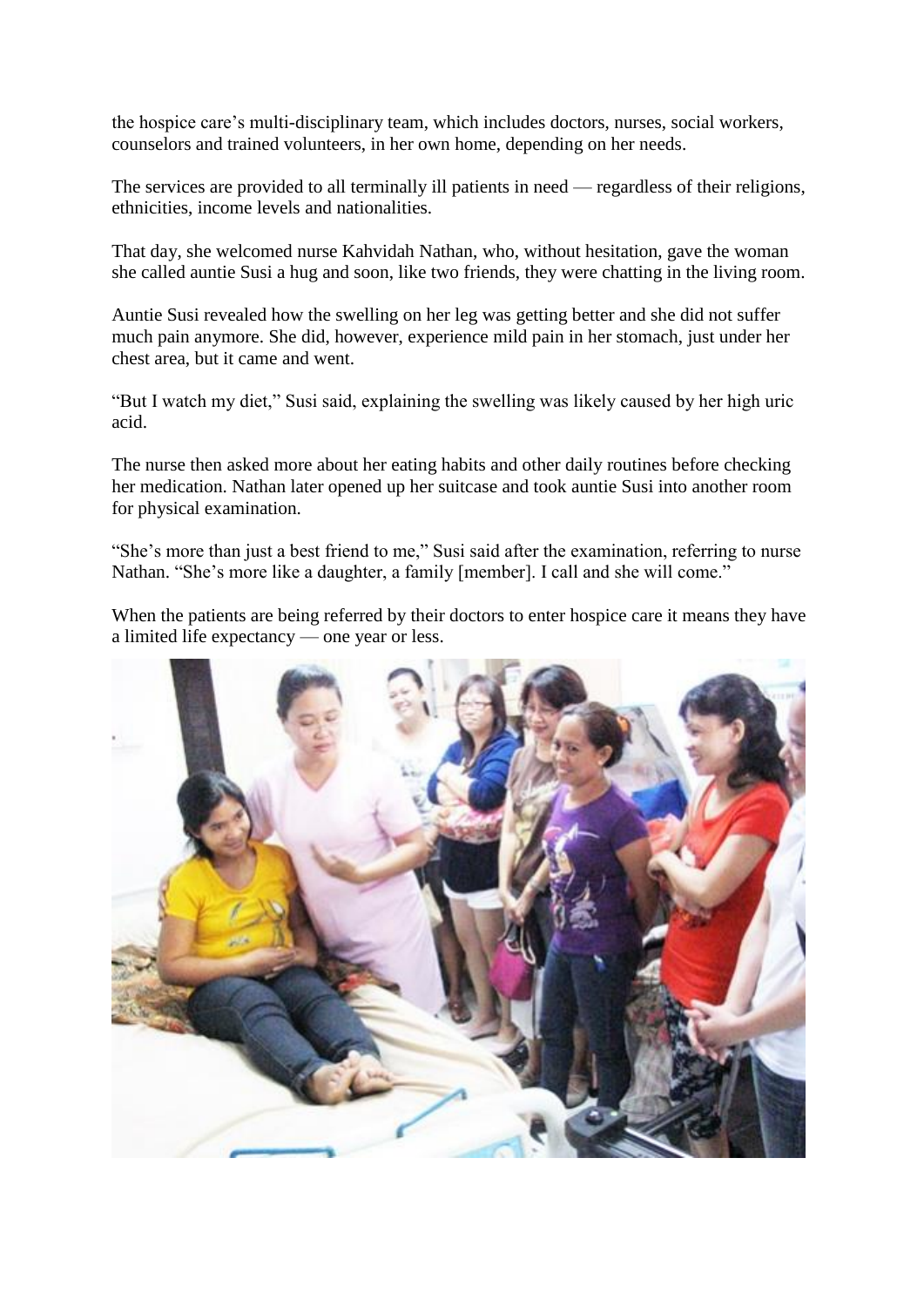**Into details:** Nurse Esther from HCA's Jurong center trains caregivers on palliative care. (Courtesy of HCA Hospice Care)

"All hospice care is palliative care, but not all palliative care is hospice care. In palliative care you can stop or continue — but hospice care continues until the patient passes away," said HCA Hospice Care's CEO and Medical Director R. Akhileswaran.

Since it was set up in 1989, HCA has cared for over 55,500 patients or over 3,700 annually, with team members on call around the clock to prevent patients from making unnecessary trips to the hospital to get help. They make around 40,000 home visits annually.

Fifty one percent of the patients are elderly, aged 61 to 80. Many of them, 41.3 percent, were taken care of for 1 to 30 days before they passed away.

Akhileswaran said for most patients, whether they are advanced cancer patients or nonadvanced cancer patients, there would be some point when their doctor would say: "we can't give you more treatments to cure your disease" — meaning the treatments are no longer effective and there is nothing more to do.

Such a statement, he said, could be very shocking to the patients and their caregivers, meaning that they have to look after themselves and take care of what is happening in their lives.

"It's at such a time that palliative care comes in and says there's always something that we can do for the patients and their families. This is where palliative care has become an important aspect of healthcare," said the radiation oncologist.



Nurses Kahvidah Nathan (*left*) and Esther - JP/Stevie Emilia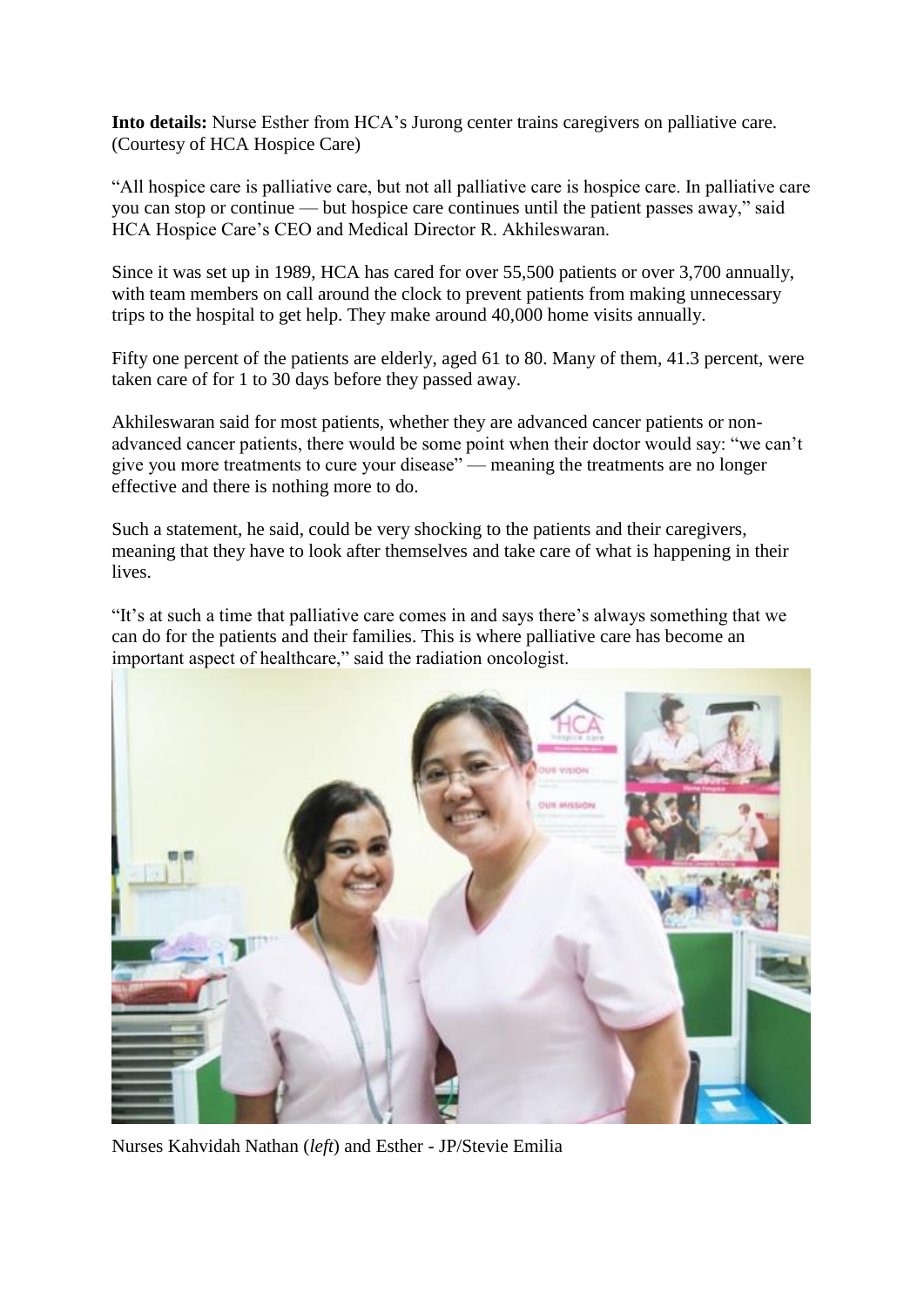"It's the philosophy of caring for the patients — not just curing the patients. When you can't cure, you still care. It's something that people should understand. It's not all about curing the patients.

"If a patient comes with advanced disease, does it mean you can't care for the patient? I think that's not right. No matter what, no matter how advanced a disease is we can still care for the patients and the families."

Apart from home service, HCA also sets up five hospice care centers across the city state and day hospice care where the patients are engaged in social and physical activities to make them stronger.

"Sixty percent of our day hospice patients can do three out of six activities for daily living, such as bathing, dressing, eating, using the toilet and transferring [from one room to another]. We train them and give them enough strength to continue doing these activities that we often take for granted but are very difficult for them to do," Akhileswaran said.

Palliative care, he said, was so important since it took care of patients and their families, the main caregivers of the patients.

"It does not mean, however, palliative care is given only when patients were having advanced disease, but it can be given when patients are undergoing active treatments, like when patients are undergoing chemotherapy or dialysis," he said.

He said it is important for a patient to die peacefully at home, with dignity and not in pain, since it would affect the caregivers and make them depressed, having to live with the image forever.

"They would remember those who they knew so well die of such terrible deaths even years later. The image still keeps coming back to them. We do not wish this to happen to the majority of our caregivers," he said.

"Fifty five percent of our patients passed away at home and 97 percent of them were symptom free [from pain to breathlessness] at the time of death."

Back in her office, nurse Nathan said a nurse usually has 30 to 35 patients under her or his care, making five to six home visits in a day.

"We play a lot of roles, not just nursing. We teach the patients, and their caregivers, the basics," said the advanced practice nurse with 15 years of experience, including 10 years in palliative care.

"We help them deal with their swollen legs and even things like choosing the makeup and the clothes they want to wear when they die," said the nurse, who holds a master's degree in nursing from the National University of Singapore.

The hardest thing for her was tending to young patients.

"To see them going through cancer at such young age is tough. But somebody has to take care of them. I'm trying to help them go through all that. You're there to help. I find it